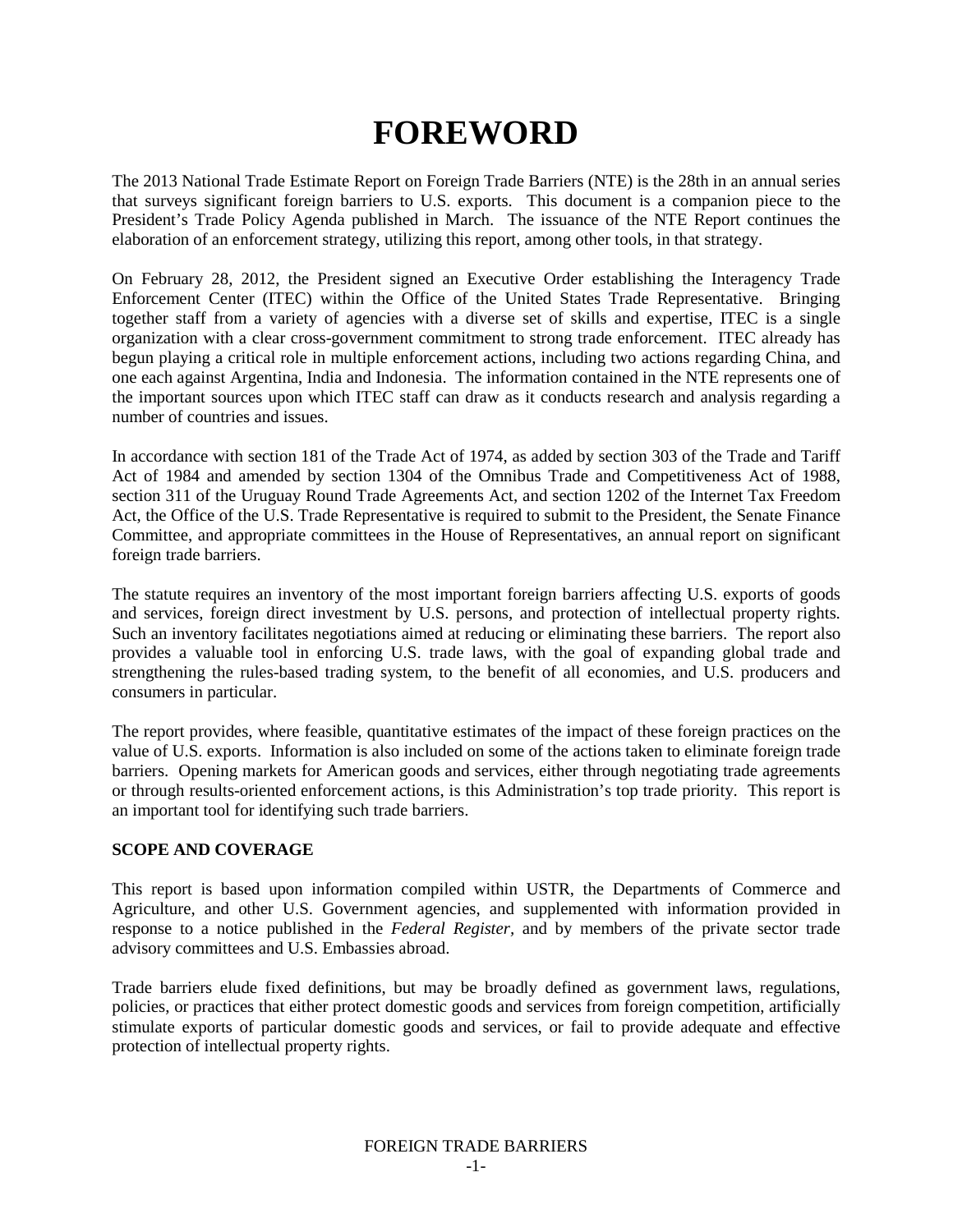This report classifies foreign trade barriers into nine different categories. These categories cover government-imposed measures and policies that restrict, prevent, or impede the international exchange of goods and services. They include:

- Import policies (*e.g.*, tariffs and other import charges, quantitative restrictions, import licensing, and customs barriers);
- Government procurement (*e.g.*, "buy national" policies and closed bidding);
- Export subsidies (*e.g.*, export financing on preferential terms and agricultural export subsidies that displace U.S. exports in third country markets);
- Lack of intellectual property protection (*e.g.*, inadequate patent, copyright, and trademark regimes and enforcement of intellectual property rights);
- Services barriers (*e.g.*, limits on the range of financial services offered by foreign financial institutions, regulation of international data flows, restrictions on the use of foreign data processing, and barriers to the provision of services by foreign professionals);
- Investment barriers (*e.g.*, limitations on foreign equity participation and on access to foreign government-funded research and development programs, local content requirements, technology transfer requirements and export performance requirements, and restrictions on repatriation of earnings, capital, fees and royalties);
- Government-tolerated anticompetitive conduct of state-owned or private firms that restricts the sale or purchase of U.S. goods or services in the foreign country's markets;
- Trade restrictions affecting electronic commerce (*e.g.*, tariff and nontariff measures, burdensome and discriminatory regulations and standards, and discriminatory taxation); and
- Other barr[i](#page-4-0)ers (barriers that encompass more than one category,  $e.g.,$  bribery and corruption,<sup>i</sup> or that affect a single sector).

Significant foreign government barriers to U.S. exports that prior to the 2010 NTE reports were addressed under the rubric of "standards, testing, labeling, and certification" measures are now treated separately in two specialized reports. One report is dedicated to identifying unwarranted barriers in the form of standards-related measures (such as product standards and testing requirements). A second report addresses unwarranted barriers to U.S. exports of food and agricultural products that arise from sanitary and phytosanitary (SPS) measures related to human, animal, and plant health and safety. Together, the three reports provide the inventory of trade barriers called for under U.S. law.

The two specialized reports were first issued in March 2010. USTR will issue new, up-to-date versions of these two reports in conjunction with the release of this report to continue to highlight the increasingly critical nature of standards-related measures and sanitary and phytosanitary issues to U.S. trade policy. The reports will identify and call attention to problems resolved during 2012, in part as models for resolving ongoing issues and to signal new or existing areas in which more progress needs to be made.

In recent years, the United States has observed a growing trend among our trading partners to impose localization barriers to trade – measures designed to protect, favor, or stimulate domestic industries, service providers, or intellectual property at the expense of imported goods, services or foreign-owned or

## FOREIGN TRADE BARRIERS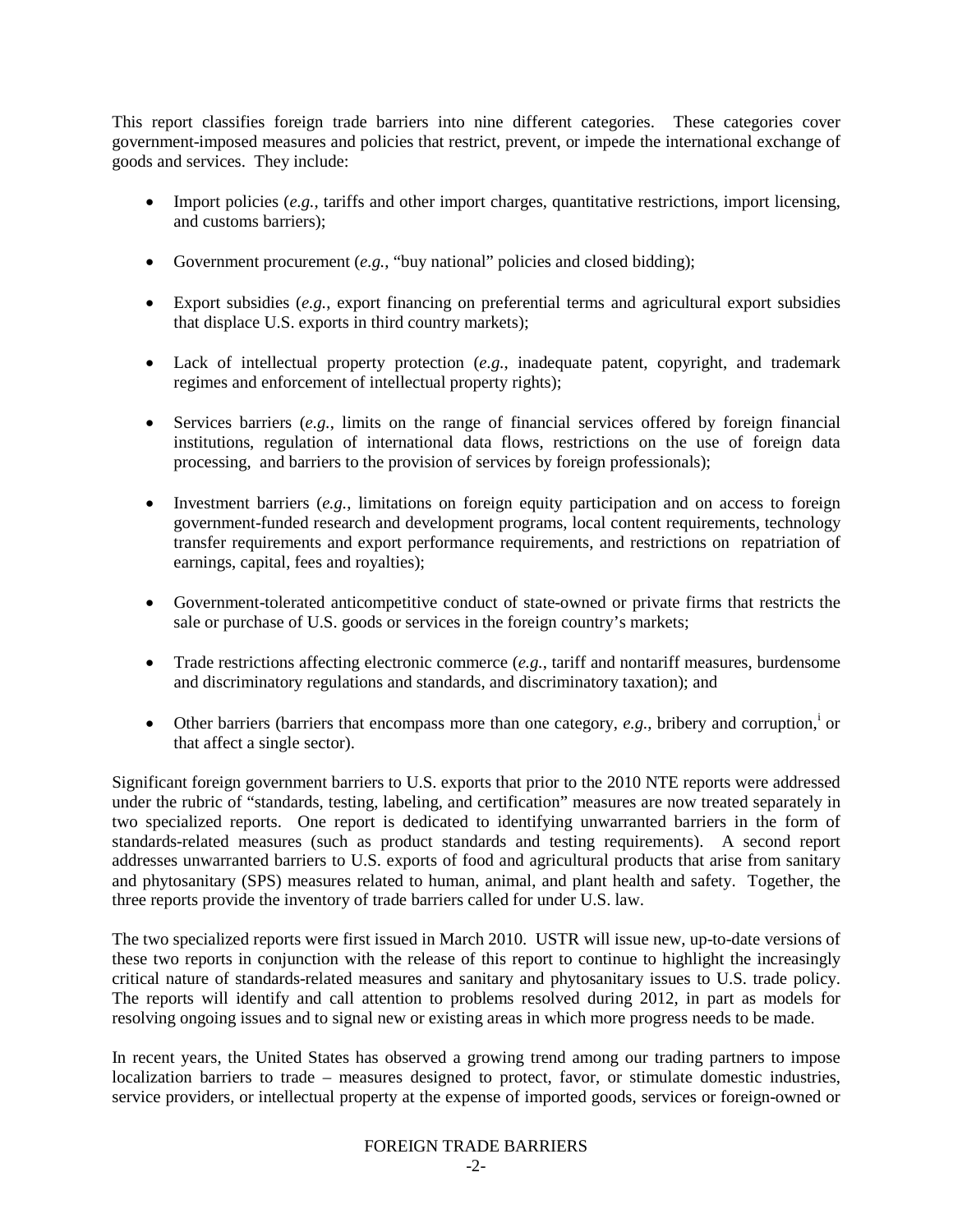developed intellectual property. These measures may operate as disguised barriers to trade and unreasonably differentiate between domestic and foreign products, services, intellectual property, or suppliers. They can distort trade, discourage foreign direct investment and lead other trading partners to impose similarly detrimental measures. For these reasons, it has been longstanding U.S. trade policy to advocate strongly against localization barriers and encourage trading partners to pursue policy approaches that help their economic growth and competitiveness without discriminating against imported goods and services. USTR is chairing an interagency effort to develop and execute a more strategic and coordinated approach to address localization barriers. This year's NTE continues the practice of identifying localization barriers to trade in the relevant barrier category in the report's individual sections to assist these efforts and to inform the public on the scope and diversity of these practices.

USTR continues to more vigorously scrutinize foreign labor practices and to redress substandard practices that impinge on labor obligations in U.S. free trade agreements (FTAs) and deny foreign workers their internationally recognized labor rights. USTR has also introduced new mechanisms to enhance its monitoring of the steps that U.S. FTA partners have taken to implement and comply with their obligations under the environment chapters of those agreements. To further these initiatives, USTR has implemented interagency processes for systematic information gathering and review of labor rights practices and environmental enforcement measures in FTA countries, and USTR staff regularly works with FTA countries to monitor practices and directly engages governments and other actors. The Administration has reported on these activities in the *2013 Trade Policy Agenda and 2012 Annual Report of the President on the Trade Agreements Program*.

The NTE covers significant barriers, whether they are consistent or inconsistent with international trading rules. Many barriers to U.S. exports are consistent with existing international trade agreements. Tariffs, for example, are an accepted method of protection under the General Agreement on Tariffs and Trade 1994 (GATT 1994). Even a very high tariff does not violate international rules unless a country has made a commitment not to exceed a specified rate, *i.e.,* a tariff binding. On the other hand, where measures are not consistent with U.S. rights international trade agreements, they are actionable under U.S. trade law, including through the World Trade Organization (WTO).

This report discusses the largest export markets for the United States, including 57 countries, the European Union, Taiwan, Hong Kong, and one regional body. Some countries were excluded from this report due primarily to the relatively small size of their markets or the absence of major trade complaints from representatives of U.S. goods and services sectors. However, the omission of particular countries and barriers does not imply that they are not of concern to the United States.

NTE sections report the most recent data on U.S. bilateral trade in goods and services and compare the data to the preceding period. This information is reported to provide context for the reader. In nearly all cases, U.S. bilateral trade continued to increase in 2012 compared to the preceding period (with world Gross Domestic Product and world trade up 3.3 percent and 3.2 percent, respectively). The merchandise trade data contained in the NTE are based on total U.S. exports, free alongside (f.a.s.)<sup>[ii](#page-4-1)</sup> value, and general U.S. imports, customs value, as reported by the Bureau of the Census, Department of Commerce (NOTE: These data are ranked in an Appendix according to size of export market). The services data are drawn from the October 2012 Survey of Current Business, compiled by the Bureau of Economic Analysis in the Department of Commerce (BEA). The direct investment data are drawn from the September 2012 Survey of Current Business, also from BEA.

## **TRADE IMPACT ESTIMATES AND FOREIGN BARRIERS**

Wherever possible, this report presents estimates of the impact on U.S. exports of specific foreign trade barriers and other trade distorting practices. Where consultations related to specific foreign practices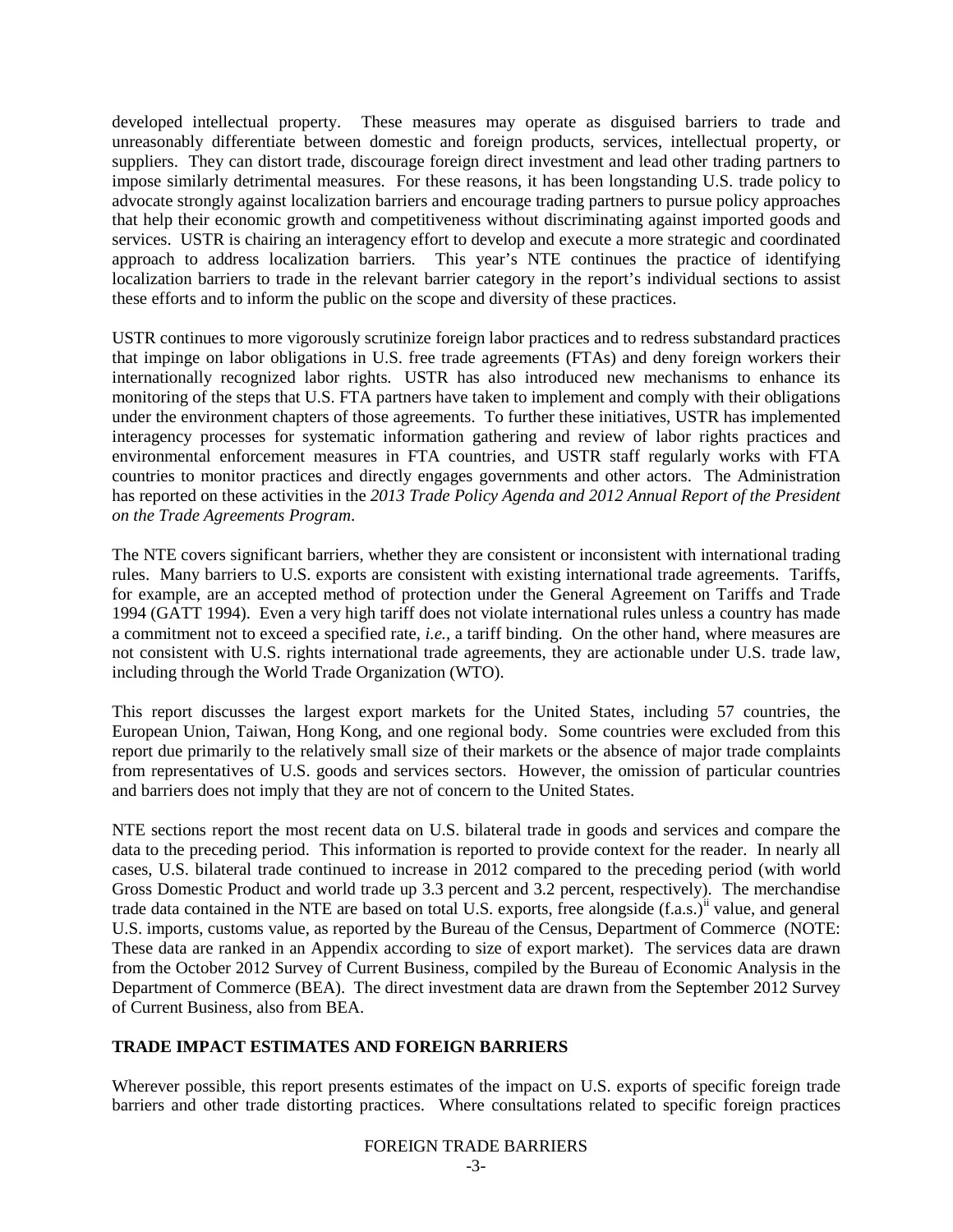were proceeding at the time this report was published, estimates were excluded, in order to avoid prejudice to those consultations.

The estimates included in this report constitute an attempt to assess quantitatively the potential effect of removing certain foreign trade barriers on particular U.S. exports. However, the estimates cannot be used to determine the total effect on U.S. exports either to the country in which a barrier has been identified or to the world in general. In other words, the estimates contained in this report cannot be aggregated in order to derive a total estimate of gain in U.S. exports to a given country or the world.

Trade barriers or other trade distorting practices affect U.S. exports to another country because these measures effectively impose costs on such exports that are not imposed on goods produced in the importing country. In theory, estimating the impact of a foreign trade measure on U.S. exports of goods requires knowledge of the (extra) cost the measure imposes on them, as well as knowledge of market conditions in the United States, in the country imposing the measure, and in third countries. In practice, such information often is not available.

Where sufficient data exist, an approximate impact of tariffs on U.S. exports can be derived by obtaining estimates of supply and demand price elasticities in the importing country and in the United States. Typically, the U.S. share of imports is assumed to be constant. When no calculated price elasticities are available, reasonable postulated values are used. The resulting estimate of lost U.S. exports is approximate, depends on the assumed elasticities, and does not necessarily reflect changes in trade patterns with third countries. Similar procedures are followed to estimate the impact of subsidies that displace U.S. exports in third country markets.

The task of estimating the impact of nontariff measures on U.S. exports is far more difficult, since there is no readily available estimate of the additional cost these restrictions impose. Quantitative restrictions or import licenses limit (or discourage) imports and thus raise domestic prices, much as a tariff does. However, without detailed information on price differences between countries and on relevant supply and demand conditions, it is difficult to derive the estimated effects of these measures on U.S. exports. Similarly, it is difficult to quantify the impact on U.S. exports (or commerce) of other foreign practices, such as government procurement policies, nontransparent standards, or inadequate intellectual property rights protection.

In some cases, particular U.S. exports are restricted by both foreign tariff and nontariff barriers. For the reasons stated above, it may be difficult to estimate the impact of such nontariff barriers on U.S. exports. When the value of actual U.S. exports is reduced to an unknown extent by one or more than one nontariff measure, it then becomes derivatively difficult to estimate the effect of even the overlapping tariff barriers on U.S. exports.

The same limitations that affect the ability to estimate the impact of foreign barriers on U.S. goods exports apply to U.S. services exports. Furthermore, the trade data on services exports are extremely limited in detail. For these reasons, estimates of the impact of foreign barriers on trade in services also are difficult to compute.

With respect to investment barriers, there are no accepted techniques for estimating the impact of such barriers on U.S. investment flows. For this reason, no such estimates are given in this report. The NTE includes generic government regulations and practices which are not product specific. These are among the most difficult types of foreign practices for which to estimate trade effects.

In the context of trade actions brought under U.S. law, estimates of the impact of foreign practices on U.S. commerce are substantially more feasible. Trade actions under U.S. law are generally product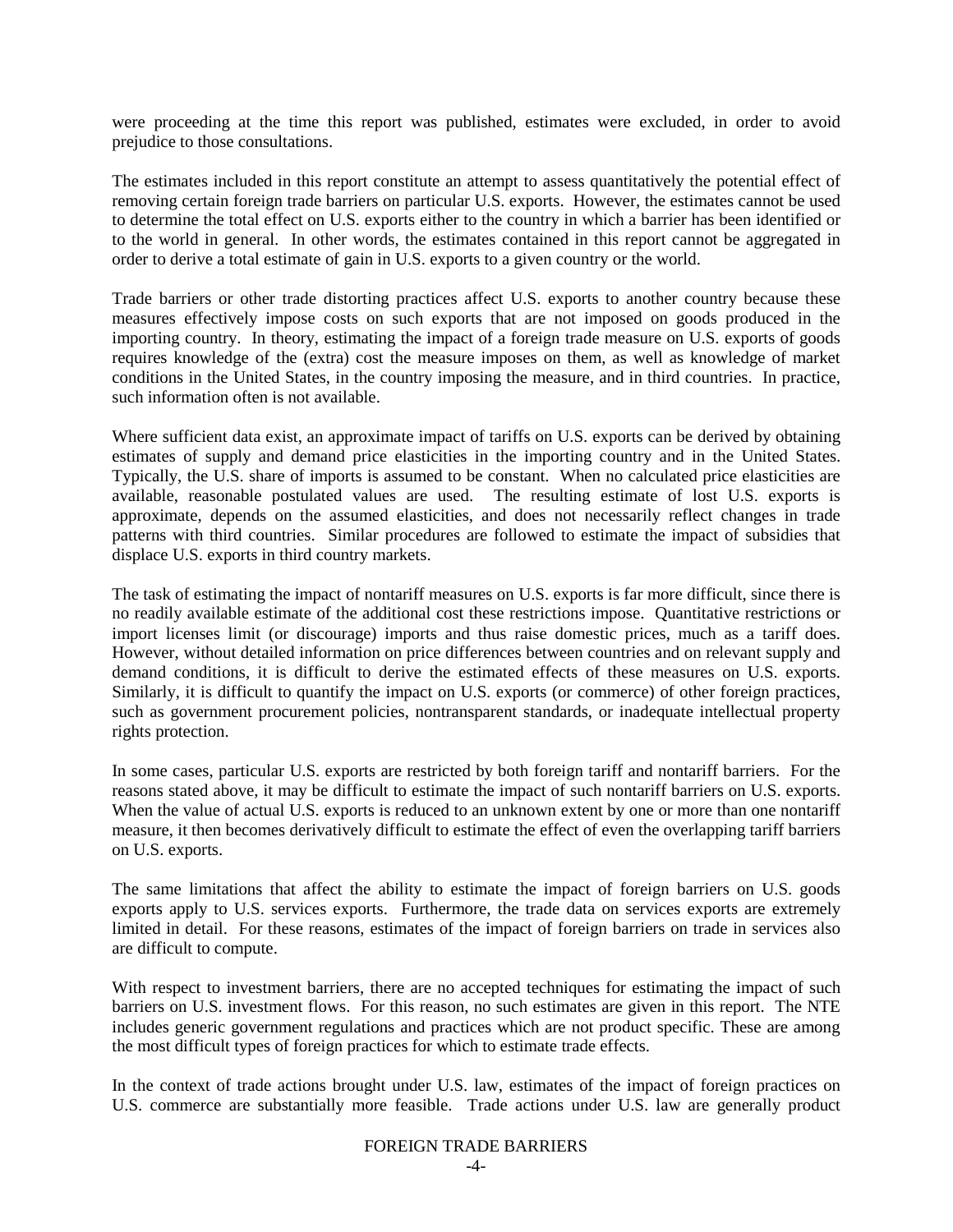specific and therefore more tractable for estimating trade effects. In addition, the process used when a specific trade action is brought will frequently make available non-U.S. Government data (from U.S. companies or foreign sources) otherwise not available in the preparation of a broad survey such as this report.

In some cases, industry valuations estimating the financial effects of barriers are contained in the report. The methods for computing these valuations are sometimes uncertain. Hence, their inclusion in the NTE report should not be construed as a U.S. Government endorsement of the estimates they reflect.

March 2013

<span id="page-4-0"></span>**Endnotes**

 $\overline{a}$ 

<span id="page-4-1"></span><sup>i</sup> Corruption is an impediment to trade, a serious barrier to development, and a direct threat to our collective security. Corruption takes many forms and affects trade and development in different ways. In many countries, it affects customs practices, licensing decisions, and the awarding of government procurement contracts. If left unchecked, bribery and corruption can negate market access gained through trade negotiations, undermine the foundations of the international trading system, and frustrate broader reforms and economic stabilization programs. Corruption also hinders development and contributes to the cycle of poverty.

Information on specific problems associated with bribery and corruption is difficult to obtain, particularly since perpetrators go to great lengths to conceal their activities. Nevertheless, a consistent complaint from U.S. firms is that they have experienced situations that suggest corruption has played a role in the award of billions of dollars of foreign contracts and delayed or prevented the efficient movement of goods. Since the United States enacted the Foreign Corrupt Practices Act (FCPA) in 1977, U.S. companies have been prohibited from bribing foreign public officials, and numerous other domestic laws discipline corruption of public officials at the State and Federal levels. The United States is committed to the active enforcement of the FCPA.

The United States has taken a leading role in addressing bribery and corruption in international business transactions and has made real progress over the past quarter century building international coalitions to fight bribery and corruption. Bribery and corruption are now being addressed in a number of fora. Some of these initiatives are now yielding positive results.

The United States led efforts to launch the Organization for Economic Cooperation and Development (OECD) Convention on Combating Bribery of Foreign Public Officials in International Business Transactions (Antibribery Convention). In November 1997, the United States and 33 other nations adopted the Antibribery Convention, which currently is in force for 38 countries, including the United States. The Antibribery Convention obligates its parties to criminalize the bribery of foreign public officials in the conduct of international business. It is aimed at proscribing the activities of those who offer, promise, or pay a bribe. (*For additional information, see* http:/[/www.export.gov/tcc](http://www.export.gov/tcc) *and* http:/[/www.oecd.org](http://www.oecd.org/)*.)*

The United States also played a critical role in the successful conclusion of negotiations that produced the United Nations Convention Against Corruption, the first global anticorruption instrument. The Convention was opened for signature in December 2003, and entered into force December 14, 2005. The Convention contains many provisions on preventive measures countries can take to stop corruption, and requires countries to adopt additional measures as may be necessary to criminalize fundamental anticorruption offenses, including bribery of domestic as well as foreign public officials. As of December 2012, there were 165 parties, including the United States.

In March 1996, countries in the Western Hemisphere concluded negotiation of the Inter-American Convention Against Corruption (Inter-American Convention). The Inter-American Convention, a direct result of the Summit of the Americas Plan of Action, requires that parties criminalize bribery and corruption. The Inter-American

#### FOREIGN TRADE BARRIERS